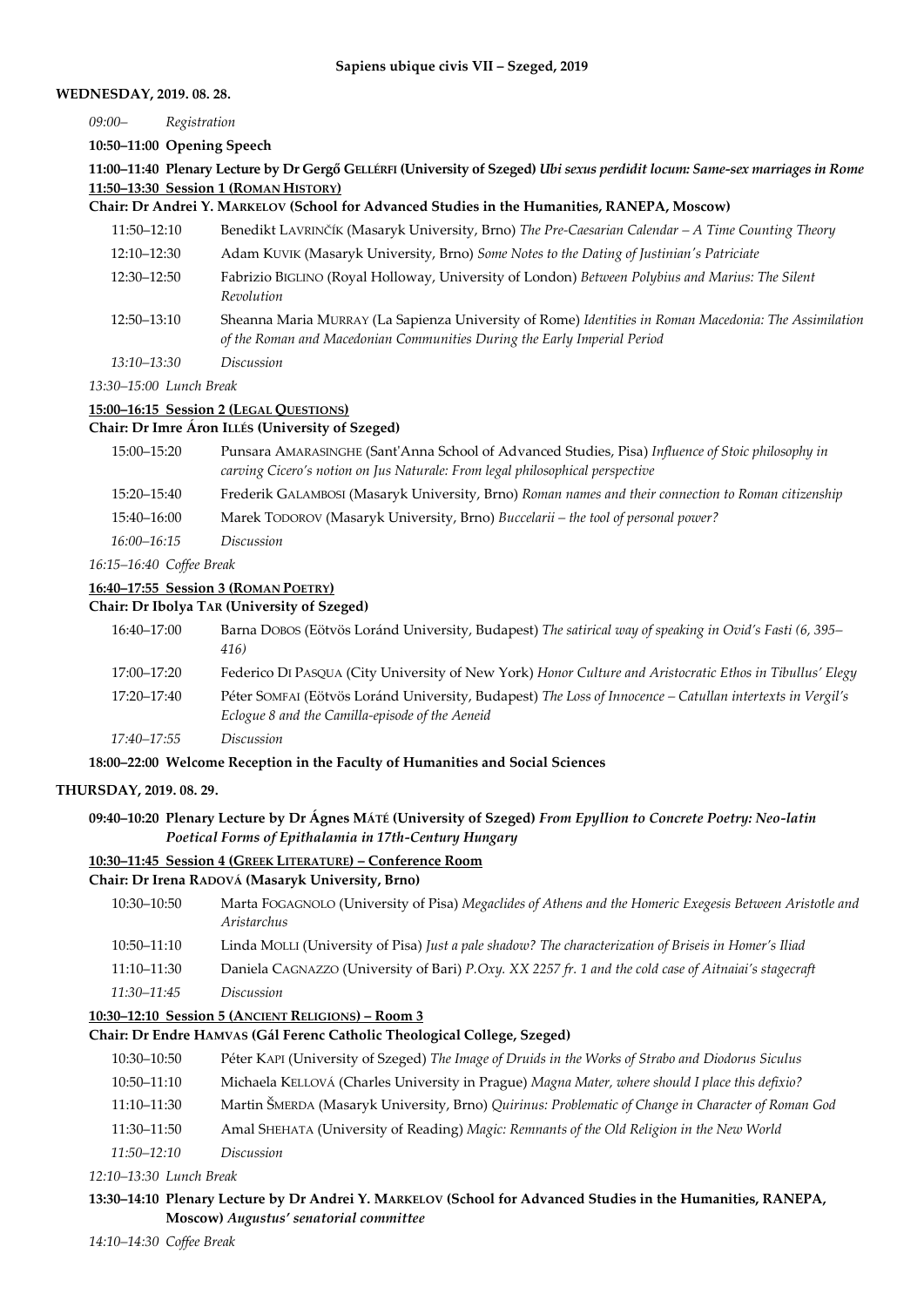## **14:30–16:10 Session 6 (NEO-LATIN AND RECEPTION STUDIES) – Conference Room**

# **Chair: Dr Péter KASZA (University of Szeged)**

| 14:30–14:50 | Pavel ŠEVČÍK (Masaryk University, Brno) Sparrow vs. Goose: The Diatribe of John Hus' Concept of the Church                                                                                               |
|-------------|----------------------------------------------------------------------------------------------------------------------------------------------------------------------------------------------------------|
| 14:50-15:10 | Tomáš WEISSAR (Masaryk University, Brno) The "Choleric-Saint" St. Procopius and His Image in Spiritual<br>Poems                                                                                          |
| 15:10–15:30 | Bernadett KÁRPÁTI (Eötvös Loránd University, Budapest) The Material Aspects of Rewriting Antiquity -<br>Magda Szabó's novel The Moment                                                                   |
| 15:30–15:50 | Magda KRÁLOVÁ (Charles University in Prague) The Classical or the Old Norse Myth? German and Danish<br>Approaches to the Use of a Myth in the Modern Literature at the Turn of the 18th and 19th Century |
| 15:50–16:10 | Discussion                                                                                                                                                                                               |

## **14:30–16:10 Session 7 (ANCIENT HISTORY) – Room 3**

#### **Chair: Dr Nóra DÁVID (University of Szeged)**

| 14:30–14:50 | Haggai OLSHANETSKY (Bar Ilan University, Ramat Gan) Jewish Exemption from Military Service, and the<br>Way the Romans Perceived the Jews and Judaism in the Late Roman Republic and the Early Empire |
|-------------|------------------------------------------------------------------------------------------------------------------------------------------------------------------------------------------------------|
| 14:50–15:10 | Yael EscoJIDO – Haggai OLSHANETSKY (Bar Ilan University, Ramat Gan) Am I my Brother's Keeper: Jews as<br>Slave Owners and Slave Traders in the Second Temple Period                                  |
| 15:10-15:30 | Giorgia LAURI (Roma Tre University) Apion of Oasis: an apologist of Egypt in front of the Emperor                                                                                                    |
| 15:30–15:50 | Natálie GOTTVALDOVÁ (Masaryk University, Brno) The Ideology of the Eurasian Nomads in the 5th-6th<br>Centuries                                                                                       |
| 15:50–16:10 | Discussion                                                                                                                                                                                           |
|             |                                                                                                                                                                                                      |

*16:10–16:40 Coffee Break*

## **16:40–17:55 Session 8 (CULTURAL HISTORY) – Conference Room**

# **Chair: Dr Gergő GELLÉRFI (University of Szeged)**

| 16:40–17:00 | Attila HAJDÚ (University of Szeged) A Statue of Narcissus in the Ekphraseis of Callistratus                          |
|-------------|----------------------------------------------------------------------------------------------------------------------|
| 17:00–17:20 | Tereza ANTOŠOVSKÁ (Masaryk University, Brno) Studying the Child's World in Ancient Rome: the Question<br>of Violence |
| 17:20–17:40 | Marco TIBALDINI (University of Bolzano) The Ludus Duodecim Scripta and the Roman society                             |
| 17:40–17:55 | Discussion                                                                                                           |

## **16:40–17:55 Session 9 (SOURCES AND TRADITIONS) – Room 3**

## **Chair: Dr Ferenc Krisztián SZABÓ (Szilády Áron Protestant High School, Kiskunhalas)**

| 16:40–17:00 | Anastasios KANTARAS (University of Thessaloniki) The presence and importance of beauty in byzantine<br>epigrams regarding the Cross and the Crucifixion of Jesus Christ                                                                                     |
|-------------|-------------------------------------------------------------------------------------------------------------------------------------------------------------------------------------------------------------------------------------------------------------|
| 17:00-17:20 | Maria Vittoria CURTOLO (School for Advanced Studies of the University of Udine) The papyri of Plato and<br>their contribution to understanding the history of transmission, constituting the text, evaluating philological<br>methods and editorial praxis. |
| 17:20–17:40 | Markéta SLAŽANSKÁ (Masaryk University, Brno) Cicero's Inspiration and his Work with Sources                                                                                                                                                                 |
| 17:40–17:55 | Discussion                                                                                                                                                                                                                                                  |

*17:55–18:20 Coffee Break*

## **18:20–19:00 Plenary Lecture by Dr David PRESTON (Royal Holloway, University of London)** *Laughing at Funerals: Philosophy, Humour, and the Absurd*

#### **19:00– Facultative evening program**

### **FRIDAY, 2019. 08. 30.**

## 09:40-11:20 Session 10 (GUILT AND REDEMPTION IN GREEK, LATIN, AND LATE ANTIQUITY, AND ITS MODERN RECEPTION) **Chair: Dr János NAGYILLÉS (University of Szeged)**

| 09:40-10:00 | Armin UNFRICHT (Karl-Franzens University of Graz) 'From Zero to Hero': The foundation of hero cults as a<br>reaction to divine plagues in Classical Greece                                                                            |
|-------------|---------------------------------------------------------------------------------------------------------------------------------------------------------------------------------------------------------------------------------------|
| 10:00-10:20 | Blaz PLOJ (Karl-Franzens University of Graz) Seeking Asylum as a means of escaping punishment on the<br>Plautine Stage                                                                                                                |
| 10:20–10:40 | Enno FRIEDRICH (Karl-Franzens University of Graz) 'Break the chains of imprisonment and you take on the<br>arms of light!' – Religion, Art and Morality in Venantius Fortunatus' carmen 5, 6 ad Syagrium episcopum<br>Augustidunensem |
| 10:40–11:00 | Thomas SOJER (Karl-Franzens University of Graz) Hermeneutical Deviance. Simone Weil's entanglement and<br>deviation of sources regarding the question of guilt                                                                        |
| 11:00–11:20 | Discussion                                                                                                                                                                                                                            |